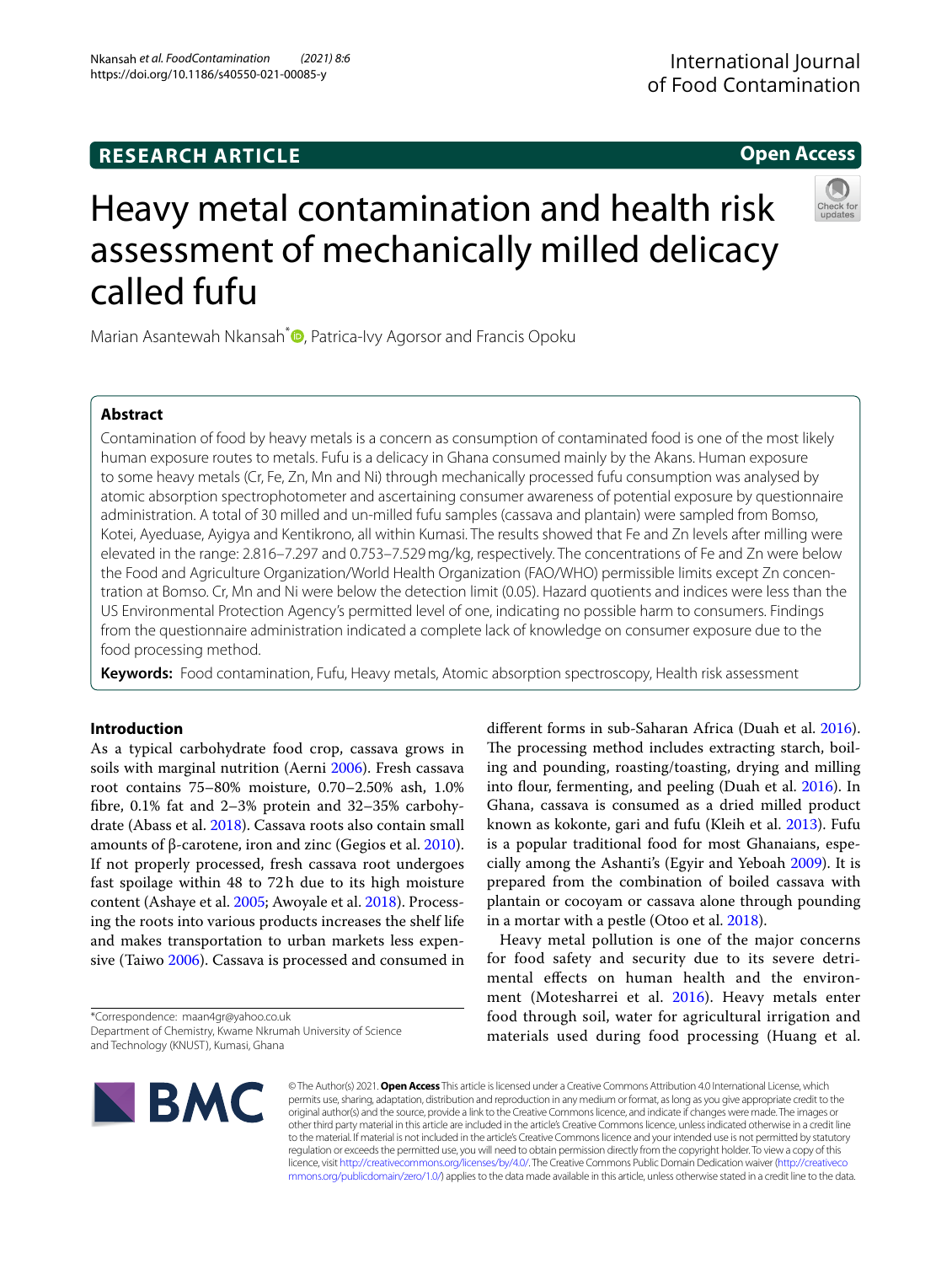$2018$ ; Islam et al.  $2018$ ). The presence of heavy metals results in plant accumulation and the intake of contaminated food results in their biomagnifcation in the human body and are associated with an increased risk of neurological, kidney and cardiovascular diseases (Yang et al. [2019](#page-6-0)). For optimum yield, cassava requires essential nutrients (iron, manganese, nickel, copper, zinc, chromium, etc.) in trace amounts. Cultivation of food crops in soils contaminated by heavy metals results in their accumulation in the edible parts, which humans later consumed (Amin et al. [2013](#page-5-13)). Cassava, like most plants, tends to bioaccumulate heavy metals in soil, which can then be transferred up the food chain (Kigigha et al. [2018\)](#page-5-14).

Contamination of food by heavy metals has become an unescapable yield of modern technology, although modern technology has contributed signifcantly to economic growth over the years (Dabonne et al. [2010\)](#page-5-15). A study carried out on processing equipment revealed that Hg, Cr, Fe, Mn, Pb, Zn, Co, Ni and several other metals often appear in processed food, but their concentrations vary (Elekofehinti et al. [2012\)](#page-5-16). Several metals, including Ni, Fe, Mn, Cu and Zn in foodstufs, are vital for biological functions in low concentrations, but excessive concentrations can cause metabolic anomalies (Linder [1991\)](#page-5-17). Heavy metals contamination in gari (Awoyale et al. [2018](#page-5-4); Dibofori-Orji and Edori [2015](#page-5-18); Kigigha et al. [2018](#page-5-14)), dried cassava products from Nigeria (Abass et al. [2018](#page-5-1)), Cassava Tubers, Ogun State, Nigeria (Makanjuola [2016](#page-5-19)) and fufu, Kumasi-Ghana (Ankar-Brewoo et al. [2020](#page-5-20)) have been reported from various parts of sub-Saharan Africa. A study carried out on processing equipment revealed that mercury, chromium, iron, manganese, lead, zinc, cobalt, nickel and other metals appear in processed food every day, but concentrations vary greatly (Elekofehinti et al. [2012\)](#page-5-16). The time-consuming and laborious preparation of fufu gradually decreases its consumption in the homes of most career women and men (Johnson et al. [2006;](#page-5-21) Otoo et al. [2018](#page-5-9)). Due to lifestyle changes, fufu pounding has been commercialized into processing packages and mechanized within several Ghana communities, including the Ashanti Region. Fufu pounding machines are generally made from steel (Yahaya et al. [2010](#page-6-1)). Due to the possibility of the mill leaching components to the food or through heavy metal intake from contaminated soil, there is the need to evaluate the concentrations of heavy metals in fufu. This study was carried out because of the lack of data on health risks posed by heavy metals (Fe, Zn, Cr, Mn and Ni) through fufu intake, particularly those processed from mechanized pounding machines in the Ashanti region of Ghana.

## **Materials and methods Study area**

The research was carried out in five communities around the Kwame Nkrumah University of Science and Technology (KNUST) in the Kumasi Metropolis. Kumasi is in the rainforest region and is about 250 km north of Accra, the Capital city of Ghana. It lies between longitude 1.30°  $-1.35$ ° and latitude  $6.35^\circ - 6.40^\circ$  with an elevation range from 250 to 300m above sea level. The communities are Ayigya, Ayeduase, Bomso, Kentikrono and Kotei. These places were selected because of their high patronage by the KNUST community.

## **Sampling and preparation**

A total of 30 milled and un-milled fufu ingredients (boiled cassava and plantain) were sampled from fve communities around KNUST campus in the Ashanti Region. Six of these samples (before and after milling) were collected from three patrons at each fufu milling site into Zip-lock bags, wrapped in polyethylene bags, transported to the laboratory, and kept at ambient temperature. Unmilled samples were separated and homogenized using porcelain mortar and pestle to serve as controls.

#### **Wet acid digestion of fufu samples**

Wet acid digestion was employed to isolate the metals in the food samples from their complex matrices before assessing them with the Atomic Absorption Spectroscopy (AAS). Each 1.0g of food sample was digested by heating with a digestion mixture containing concentrated nitric, perchloric and sulphuric acids in a ratio of 2:2:5 in a 50mL digestion tube. Each sample mixture was evaporated on a hot plate in a fume hood at 200°C for 30min until the brown fumes disappeared, leaving the white fumes. The clear digests were cooled and diluted with distilled water to the 50ml mark. Digestion of a reagent blank was carried out parallel with the fufu samples, with the same digestion parameters. Appropriate dilutions were made with deionized water. The heavy metals were analysed using Flame Atomic Absorption Spectrophotometer (Model: novAA400P, Germany). The instrument was equipped with a deuterium lamp corrector and standard air acetylene flame. The mean and relative standard deviations (RSDs) of the spike recoveries for the triplicate analyses were determined (Table [1](#page-2-0)).

#### **Health risk assessment**

Iron is an essential element required in the blood pigment to help transport oxygen to all parts of the body; however, its excessive intake poses risk to human health (Osweiler et al. [1985\)](#page-5-22). Similarly, Zn is an essential element that helps wound healing and blood clotting, but its intoxication is known to damage the pancreas, disturb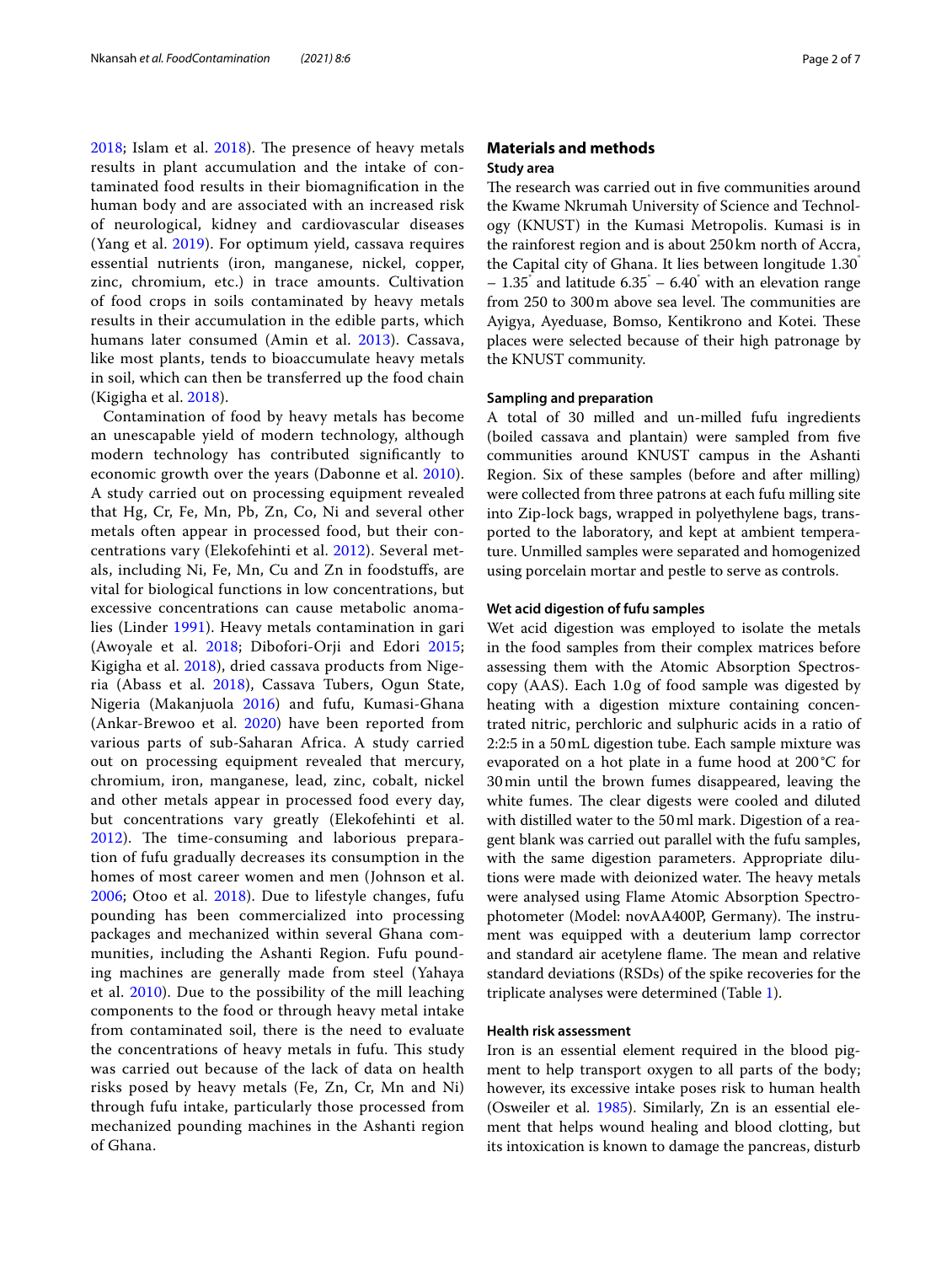<span id="page-2-0"></span>**Table 1** Linear range, linearity, recovery, limit of detection (LOD) and limit of quantification (LOQ) for the target heavy metals

| Element | Linear range | D <sup>2</sup> | Recovery $\pm$ RSD (%) | $LOD$ (mg kg <sup>-1</sup> ) | $LOQ$ (mg kg <sup>-1</sup> ) |
|---------|--------------|----------------|------------------------|------------------------------|------------------------------|
| Zn      | $0.0005 - 5$ | 0.9998         | $92.36 + 6.90$         |                              | 0.39                         |
| Fe      | $0.0005 - 5$ | 0.9999         | $94.58 + 9.32$         | 0.16                         | 0.25                         |

protein metabolism, and cause arteriosclerosis (WHO [1973](#page-5-23)). The heavy metal concentrations were used to compute the estimated daily intake of metals (EDI) and hazard quotient (HQ) via fufu intake. Risk assessment is a tool for assessing the likelihood of health conditions or diseases in living organisms exposed to a toxic medium over time. The chronic EDI relating to heavy metal exposure for fufu consumption was calculated according to the following equation (USEPA [1989,](#page-5-24) [2020\)](#page-5-25):

$$
EDI = \frac{IR \times C_i \times EF \times ED}{BW \times AT}
$$

where *IR* is the daily (0.408kg/day) fufu consumption rate in Ghana (MFA  $2010$ ),  $C<sub>i</sub>$  is the concentration of heavy metal, *EF is the* exposure frequency (i.e., 365days/ year), *ED* is the exposure duration (i.e., 70years) (Bortey-Sam et al. [2015\)](#page-5-27), *BW* is the bodyweight of 60kg (Qing et al. [2015\)](#page-5-28) and *AT* is the average time of exposure (i.e., 25,550days) (Bortey-Sam et al. [2015\)](#page-5-27).

The non-carcinogenic health risk assessment for local communities via fufu intake was determined based on HQ for a single element (Eq. 2) and hazard index (HI) for multiple elements (Eq. 3) (USEPA [1989\)](#page-5-24).

$$
HQ = \frac{EDI}{RfD}
$$

where RfD is the oral reference dose of heavy metal. RfD for Fe and Zn are 0.7 and 0.3mg/kg/day, respectively (USEPA [2015\)](#page-5-29). Exposed population consuming fufu in the study area could be safe during a lifetime, when HQ is <1 (USEPA [1989](#page-5-24)).

The overall non-carcinogenic health risk posed to individuals by heavy metals via fufu intake was evaluated as (USEPA [1989\)](#page-5-24):

$$
HI = \sum HQ_i
$$

HI≥1 indicates a chance of non-carcinogenic efects, with an increasing likelihood as the value increases, while HI ≥ 10 indicates chronic toxic effects (Akoto et al. [2014\)](#page-5-30).

#### **Statistical analysis**

All statistical analyses were performed using IBM Statistical Package for Social Science software for windows (IBM Corp 2011). Pearson's correlation coefficient was used to determine the association between the heavy

metals (Kirch [2008\)](#page-5-31). A Probability level of  $p < 0.05$  was considered statistically signifcant.

## **Results and discussion**

## **Quality assurance/quality control**

As listed in Table [1](#page-2-0), the mean and relative standard deviations (RSDs) of the spike recoveries for the triplicate analyses were  $92.36 \pm 6.90\%$  and  $94.58 \pm 9.32\%$  for Zn and Fe, respectively. All the values were under the recommended control limits of 80–120% for laboratory control sample recovery and  $\leq$  15% RSD. These results showed that the analytical method possesses the required precision and accuracy. The limit of detection (LOD) was 0.27 and 0.16 mg  $\text{kg}^{-1}$  for Zn and Fe, respectively, while the limit of quantifcation (LOQ) was 0.39 and 0.25 for Zn and Fe, respectively. The calibration curves for both metals showed good linearity in the concentrations range of  $5 \times 10^{-4}$  and  $5 \text{ mg L}^{-1}$  with R<sup>2</sup> ranged between 0.9998 and 0.9999, which were greater than the acceptable limit (0.998) for the linearity of regression line.

#### **Heavy metal concentration**

Table [2](#page-3-0) summarises the heavy metal concentrations in fufu from the study area. The results showed that Cr, Ni and Mn were below the detection limit. The mean concentration of Fe in the un-milled fufu samples ranged between 0.554 and 3.376mg/kg at the various communities. Zn concentration in the un-milled fufu ranged between 0.090 and 5.166 mg/kg. The milled fufu had Fe and Zn levels ranging from 2.817 to 7.297 and 0.753 to 7.529 mg/kg, respectively. The results show an increase in Fe and Zn concentration after milling, indicating that the locally fabricated fufu pounding mill added some metal concentrations due to friction, wearing and tearing of the grinding plate as the food samples come in contact (Yahaya et al. [2010\)](#page-6-1). External factors including, anthropogenic sources, can contribute to the uptake of heavy metals by cassava grown at the diferent sampling sites. The levels of Fe recorded for all the analysed samples were below the Food and Agriculture Organization (FAO)/ World Health Organization (WHO) recommended limit (FAO/WHO [2006](#page-5-32)), indicating minimal risk of Fe intoxication from consumption of these sources. Mean Zn concentration obtained for the sample from Bomso was above the allowable limit set by FAO/WHO for Zn. Samples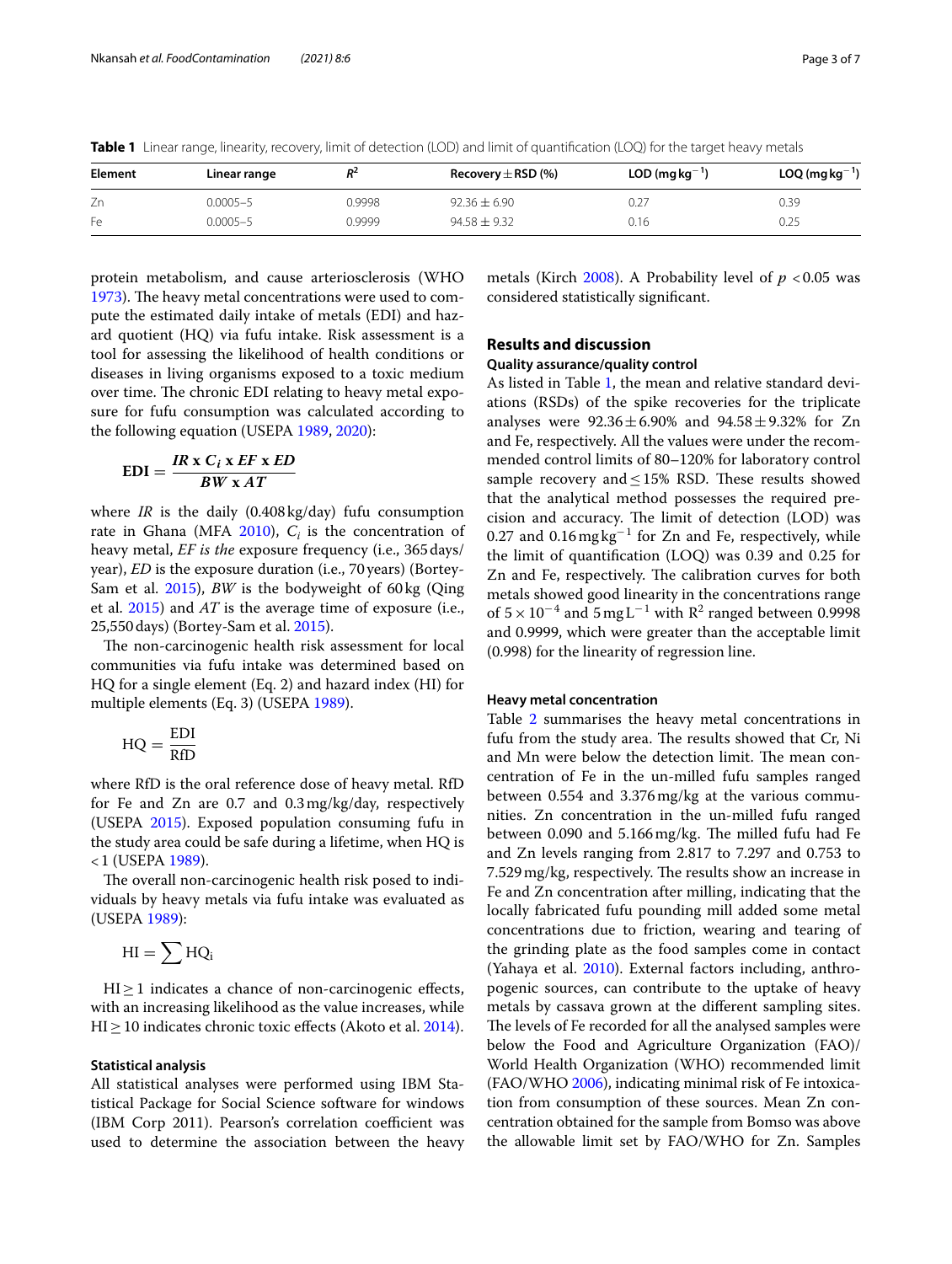| <b>Communities</b> | Mean Zn<br><b>Before</b><br>milling | RSD%  | Mean Zn After<br>milling | RSD%  | Mean Fe<br><b>Before</b><br>milling | RSD%  | <b>Mean Fe After</b><br>milling | RSD%  | <b>FAO/WHO</b><br>limits for Fe | <b>FAO/WHO</b><br>limits for<br>Ζn |
|--------------------|-------------------------------------|-------|--------------------------|-------|-------------------------------------|-------|---------------------------------|-------|---------------------------------|------------------------------------|
| Ayigya             | $1.64\pm0.08$                       | 4.88  | $2.06 \pm 0.59$          | 28.60 | $0.55 + 0.14$                       | 25.27 | $2.82 + 0.76$                   | 26.99 | 15                              |                                    |
| Bomso              | $5.17 \pm 0.52$                     | 10.07 | $7.53 + 0.94$            | 2.49  | $3.08 \pm 0.80$                     | 25.95 | $5.25 + 0.87$                   | 16.56 | 15                              |                                    |
| Ayeduase           | $0.09 \pm 0.02$                     | 22.22 | $0.91 \pm 0.13$          | 14.32 | $3.38 \pm 0.53$                     | 15.70 | $5.23 \pm 0.16$                 | 3.06  | 15                              |                                    |
| Kotei              | $0.38 + 0.06$                       | 15.83 | $0.75 \pm 0.08$          | 10.62 | $7.49 \pm 0.60$                     | 24.14 | $7.30 + 0.50$                   | 6.85  | 15                              |                                    |
| Kentikrono         | $+0.07$<br>041                      | 17.16 | $3.68 + 0.51$            | 3.85  | $72 + 040$                          | 23.20 | $5.80 \pm 0.14$                 | 2.41  | 15                              |                                    |

<span id="page-3-0"></span>**Table 2** Levels of Fe and Zn in fufu samples before and after milling

<sup>a</sup> All concentrations are in mg/kg

from all the other communities produced Zn concentrations below the FAO/WHO permissible limit.

### **Statistical analysis of heavy metals in fufu**

The results revealed that the study area had a significant positive correlation  $(p < 0.05)$  between the concentration of  $Zn$  before and after milling (Table [3\)](#page-3-1). The weak positive correlation of Fe and Zn indicated the diferent sources of pollution and the independence on the heavy metal concentrations in all the communities under study.

These groups represent similarities in the origins of heavy metals. To study the qualitative nature of clustering, principal component analysis (PCA) with two components was applied. The PCA of heavy metals shows two components extracted with 88.924% cumulative percent of the total variance (Table [4\)](#page-3-2).

Out of this, the contribution of factor 1 (PC 1) was 49.188% of the total variance with high loadings of Zn before and after milling. PC 2 contributed 39.736% of the total variance with Fe loading before and after milling. PCA analysis indicates a probability that both Zn and Fe before and after milling come from a similar source.

#### **Health risk assessment**

Risk assessment was carried to quantitatively evaluate the likely health risks posed to fufu consumers of Ayigya, Bomso, Ayeduase, Kotei and Kentikrono based on daily dietary intake of heavy metals. Cumulative health efects from the contamination of heavy metals were assessed

<span id="page-3-1"></span>**Table 3** Correlation for Zn and Fe concentration in fufu samples before and after milling

|           | <b>Zn Before</b>   | <b>Zn After</b> | <b>Fe Before</b> | <b>Fe After</b> |
|-----------|--------------------|-----------------|------------------|-----------------|
| Zn Before |                    |                 |                  |                 |
| 7n After  | $0.896^{\text{a}}$ |                 |                  |                 |
| Fe Before | 0.160              | 0.166           |                  |                 |
| Fe After  | $-0.234$           | $-0.104$        | 0.586            |                 |

<sup>a</sup> Correlation is significant at the 0.05 level (2-tailed)

using HI, which is the sum of HQ values. Results for the EDI, HQ and HI of heavy metals are summarised in Table [5](#page-4-0).

The amount of Zn and Fe ingested in the studies samples was signifcantly less, as revealed by the estimated daily intake values obtained (Table [4](#page-3-2)). EDI values ranged from 0.019 to 0.050mg/kg/day for Fe and 0.005 to 0.051mg/kg/day for Zn. Based on EDI values for Fe (17mg/kg/day) and Zn (20mg/kg/day), set by Codex Alimentarius Commission (Åkesson et al. [2015](#page-5-33)), the levels of EDI for Zn and Fe in fufu do not pose adverse efects to human health. Fe recorded HQ in the range of 0.027 to 0.071, while Zn recorded HQ values in the range of 0.017 to  $0.171$ . HI ranged from  $0.071$  to  $0.222$ . The HQ and HI of each heavy metal in fufu were<1, which indicate that daily exposure is unlikely to pose adverse non-carcinogenic efect on human health due to these heavy metals. Therefore, at the current consumption rate, heavy metals do not pose any considerable individual or combined health risk to the consumers in the studied communities. However, it should be noted that prolonged consumption could lead to extreme accumulation of Zn and Fe in the body and cause related health problems. Residents living in these communities and other neighbouring communities should be encouraged not to consume large quantities of milled fufu per day to minimize or avoid excessive accumulation of these potentially toxic heavy metals.

<span id="page-3-2"></span>**Table 4** PCA for Zn and Fe concentration in fufu samples before and after milling

|               | PC <sub>1</sub> | PC <sub>2</sub> |
|---------------|-----------------|-----------------|
| Zn Before     | 0.977           | $-0.042$        |
| 7n After      | 0.963           | 0.040           |
| Fe Before     | 0.206           | 0.889           |
| Fe After      | $-0.210$        | 0.892           |
| Total         | 1.968           | 1.589           |
| % of Variance | 49.188          | 39.736          |
| Cumulative %  | 49.188          | 88.924          |
|               |                 |                 |

<sup>a</sup> High loadings are shown in bold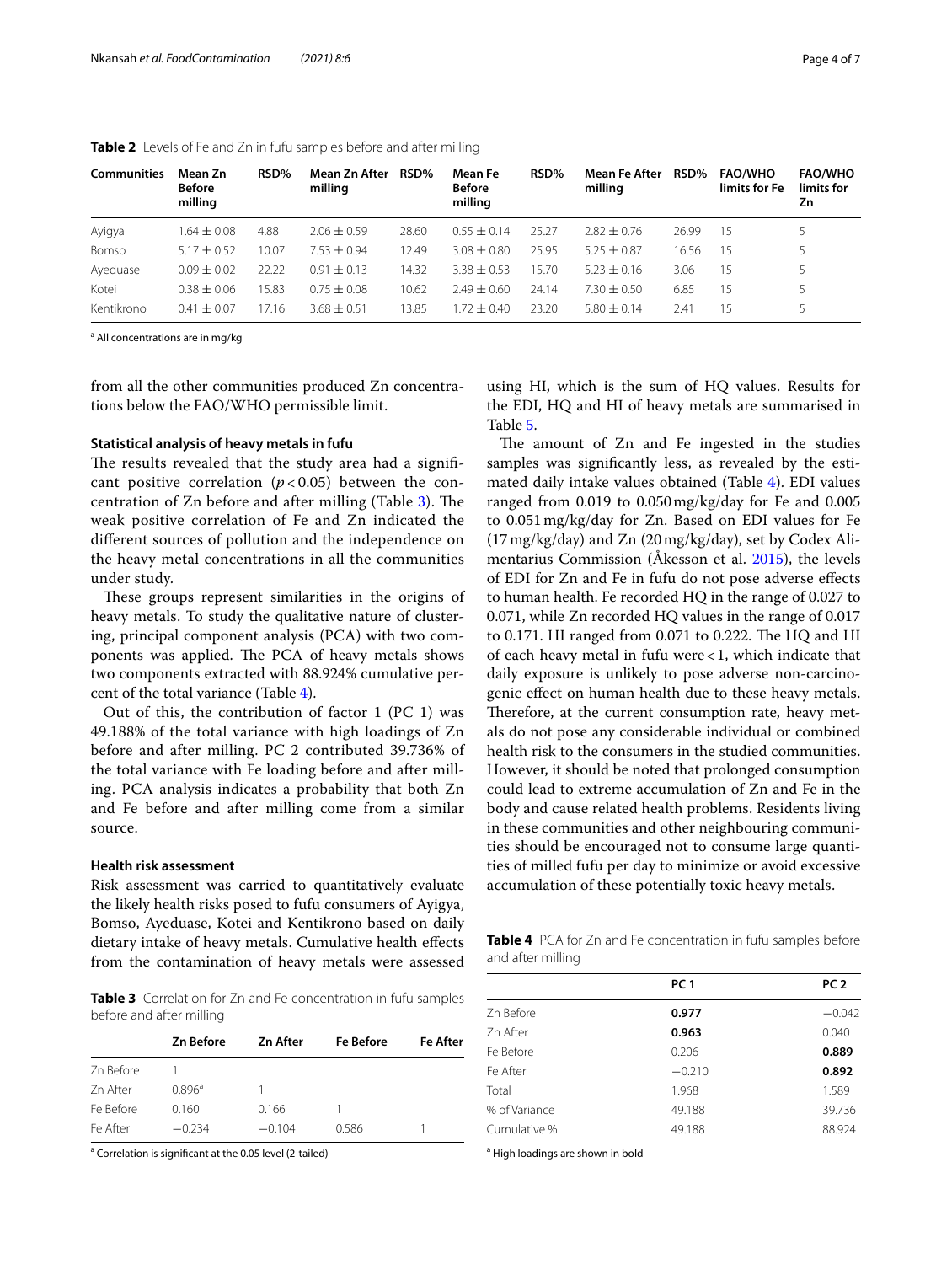<span id="page-4-0"></span>**Table 5** Estimated daily intake and hazard quotient and hazard index values for non-carcinogenic assessments for Zn and Fe in fufu samples

| <b>Communities</b> | day)  | <b>Estimated Daily</b><br>Intake (mg/kg/ | Hazard<br><b>Ouotients</b> |       | <b>Hazard Indices</b> |  |
|--------------------|-------|------------------------------------------|----------------------------|-------|-----------------------|--|
|                    | Zn    | Fe                                       | Ζn                         | Fe    |                       |  |
| Ayigya             | 0.014 | 0.019                                    | 0.047                      | 0.027 | 0.074                 |  |
| Bomso              | 0.051 | 0.036                                    | 0.171                      | 0.051 | 0.222                 |  |
| Ayeduase           | 0.006 | 0.036                                    | 0.021                      | 0.051 | 0.071                 |  |
| Kotei              | 0.005 | 0.050                                    | 0.017                      | 0.071 | 0.088                 |  |
| Kentikrono         | 0.025 | 0.039                                    | 0.083                      | 0.056 | 0.140                 |  |

## **Questionnaire administration outcome**

A survey-based on structured questionnaires was conducted to assess consumers' and mill operators' knowledge on the potential of heavy metal exposure due to mechanical milling of fufu. A total of 30 respondents comprising of 5 operators/owners and 25 patrons took part in the survey. The implication of the responses was considered. Ayeduase, Kotei, Bomso, Kentikrono and Ayigya were the communities where owners/operators and patrons were interviewed. Six respondents were selected from each community.

#### **Gender and age distribution**

Almost all the respondents interviewed were females, contrary to a study conducted in Pakistan (Zeeshan et al. [2017](#page-6-2)). Considering most respondents, 50% were between ages 26 and 35, 33% were between 16 to 25years and 17% were between 35 to 55 years of age. This indicates that respondents of 26–35years could largely be exposed to these heavy metals if safety precautions are not taken.

## **Educational background**

The highest educational level of the respondents was Senior High School (SHS). The distribution was 46% for SHS. Respondents with Junior High School (JHS) education were 37%. Only 17% (fve of the respondents: two from Ayigya, two from Kotei, and one from Kentikrono) were of primary education status. Bomso had the highest number of respondents with SHS education.

# **Knowledge about the chemical composition and potential exposure to heavy metals due to milling**

Since the educational section of the structured questionnaires revealed that all the respondents acquired some level of education, their knowledge on the chemical composition of mechanical mills and the potential of heavy metal exposure due to the milling of fufu was evaluated based on their level of education like food safety knowledge during handling and preparation conducted among consumers in Pakistan (Zeeshan et al. [2017](#page-6-2)). Despite the level of education, all the respondents did not exhibit any knowledge no the potential of heavy metal exposure due to mechanical milling of fufu. They are also unaware of the chemical composition and the risk of hazardous chemical release during milling.

Most of the respondents do not see the need for knowledge of chemical composition. Some of the respondents also claim that cleaning the mill after daily activity prevents harmful chemicals. The level of knowledge on the mill's chemical composition and the potential of heavy metal exposure due to mechanical milling of fufu is bound to be low if they are not given adequate training.

## **Conclusion**

The study determined the concentrations of heavy metals in mechanically milled fufu, the potential health risk to consumers, and the awareness of potential exposure to those metals through fufu milling. The outcome revealed an increase in Fe and Zn concentration after milling, where fufu pounding mills could have released Fe and Zn metal to the fufu samples. Fe and Zn levels in the milled fufu were in the range of 2.817 to 7.297 and 0.753 to 7.529 mg/kg compared to the levels 0.354 to 3.376 and 0.090 to 5.166 mg/kg, respectively recorded before milling. These concentrations were below the FAO/WHO allowable limit of 15 and 5 mg/kg respectively for Fe and Zn, except for an isolated case of high Zn concentration at Bomso (7.529 mg/kg). The EDI of Zn and Fe was lower than the International Food Standards' (Codex Alimentarius) acceptable daily intake of 17 and  $20 \,\text{mg/day}$ , respectively. The HQ and HI of heavy metals were below the USEPA permissible limits of 1, indicating no potential risk to consumers. An indication that it is generally safe for consumers in the study area to patronise mechanically milled fufu. The survey also revealed consumers' lack of awareness of the potential of heavy metal exposure due to mechanically milled fufu.

#### **Abbreviations**

AT: Average time; BW: Body weight; ED: Exposure duration; EDI: Estimated daily intake of metals; EF: Exposure frequency: FAAS: Flame Atomic Absorption Spectrophotometer; FAO: Food and Agriculture Organization; HI: Hazard index; HQ: Hazard quotient; IR: Ingestion rate; JHS: Junior High School; KNUST: Kwame Nkrumah University of Science and Technology; PCA: Principal component analysis; RfD: Oral reference dose; SHS: Senior High School; WHO: World Health Organization.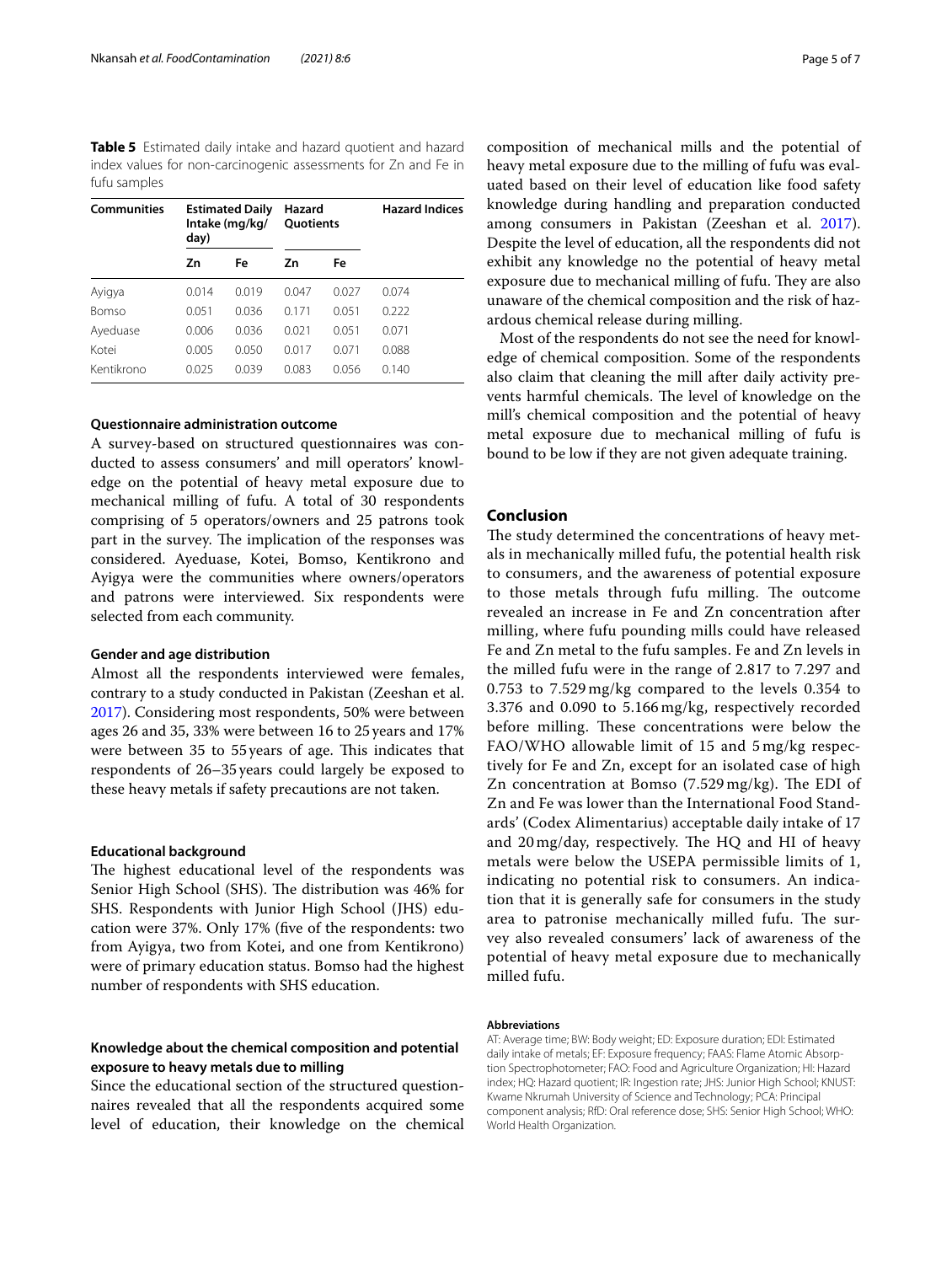We are grateful to the Department of Chemistry of the Kwame Nkrumah University of Science and Technology, Kumasi-Ghana, for the use of its facilities for this study.

#### **Authors' contributions**

MAN: The originator of the research idea, helped in the experimental design, supervision of research and draft of the manuscript. P-IA: Was involved in the laboratory experiments and draft of the manuscript. FO: Was involved in the research design and draft of the manuscript. The author(s) read and approved the fnal manuscript.

#### **Authors' information**

MAN: is an Associate Professor of Chemistry at the Department of Chemistry of the Kwame Nkrumah University of Science and Technology, Kumasi-Ghana, with interest in levels and fate of environmental contaminants, health and ecological risk, as well as remediation strategies.

P-I A: is an MPhil candidate of environmental chemistry at the Department of Chemistry of the Kwame Nkrumah University of Science and Technology, Kumasi-Ghana.

FO: is a lecturer at the Department of Chemistry of the Kwame Nkrumah University of Science and Technology, Kumasi-Ghana, with interest in inorganic contaminants and method development for environmental remediation and other applications.

#### **Funding**

This research did not receive any specifc grant from funding agencies in the public, commercial, or not-for-proft sectors.

## **Availability of data and materials**

Not applicable.

#### **Declarations**

#### **Competing interests**

Authors have no fnancial and non-fnancial competing interests to declare.

Received: 18 May 2021 Accepted: 26 September 2021 Published online: 11 November 2021

#### **References**

- <span id="page-5-1"></span>Abass A, Awoyale W, Alamu E (2018) Assessment of the chemical and trace metal composition of dried cassava products from Nigeria. Qual Assur Saf Crops Foods 11:43–52
- <span id="page-5-0"></span>Aerni P (2006) Mobilizing science and technology for development: the case of the Cassava Biotechnology Network (CBN). AgBioForum 9:1–14
- <span id="page-5-33"></span>Åkesson MT, Point CC, di Caracalla VT (2015) Joint FAO/WHO food standards programme codex committee on contaminants in foods. WHO, Geneva
- <span id="page-5-30"></span>Akoto O, Bismark EF, Darko G, Adei E (2014) Concentrations and health risk assessments of heavy metals in fsh from the Fosu lagoon. Int J Environ Res 8:403–410

<span id="page-5-13"></span>Amin N-u, Hussain A, Alamzeb S, Begum S (2013) Accumulation of heavy metals in edible parts of vegetables irrigated with waste water and their daily intake to adults and children, District Mardan, Pakistan. Food Chem 136:1515–1523. <https://doi.org/10.1016/j.foodchem.2012.09.058>

- <span id="page-5-20"></span>Ankar-Brewoo GM, Darko G, Abaidoo RC, Dalsgaard A, Johnson P-N, Ellis WO, Brimer L (2020) Health risks of toxic metals (Al, Fe and Pb) in two common street vended foods, fufu and fried-rice, in Kumasi, Ghana. Sci Afr 7:e00289
- <span id="page-5-3"></span>Ashaye O, Adegbulugbe T, Dawodu O (2005) Evaluation of the processing technologies of cassava chips and flour in Oyo and Ogun states of Nigeria. World J Agric Sci 1:56–58

<span id="page-5-4"></span>Awoyale W, Asiedu R, Kawalawu WK, Maziya-Dixon B, Abass A, Edet M, Adetunji MO (2018) Assessment of heavy metals and microbial contamination of gari from Liberia. Food Sci Nutr 6:62–66

<span id="page-5-27"></span>Bortey-Sam N, Nakayama SM, Ikenaka Y, Akoto O, Baidoo E, Mizukawa H, Ishizuka M (2015) Health risk assessment of heavy metals and metalloid in drinking water from communities near gold mines in Tarkwa, Ghana. Environ Monit Assess 187:1–12

- <span id="page-5-15"></span>Dabonne S, Koffi B, Kouadio E, Koffi A, Due E, Kouame L (2010) Traditional utensils: potential sources of poisoning by heavy metals. Br J Pharmacol Toxicol 1:90–92
- <span id="page-5-18"></span>Dibofori-Orji A, Edori O (2015) Analysis of some heavy metals (Pb, Cd, Cr, Fe, Zn) in processed cassava flour (garri) sold along the road side of a busy highway. Arch Appl Sci Res 7:15–19

<span id="page-5-6"></span>Duah EA et al (2016) Consumption trends of white cassava and consumer perceptions of yellow cassava in Ghana. J Food Nutr Res 4:814–819

- <span id="page-5-8"></span>Egyir I, Yeboah B (2009) "Fufu" flour processing in Ghana: costs, returns and institutional support expected to encourage young entrepreneurs. Ghana J Agric Sci 42:157–168
- <span id="page-5-16"></span>Elekofehinti O, Omotuyi I, Olaremu A, Abayomi T (2012) Heavy metals distribution and lipid profle in the stomach of cow grazed in Akungba-Akoko, Ondo state, Nigeria. Afr J Biochem Res 6:146–149
- <span id="page-5-32"></span>FAO/WHO (2006) Evaluation of certain food contaminants: sixty-fourth report of the joint FAO/WHO Expert Committee on Food Additives. World Health Organization, Geneva
- <span id="page-5-2"></span>Gegios A et al (2010) Children consuming cassava as a staple food are at risk for inadequate zinc, iron, and vitamin A intake. Plant Foods Hum Nutr 65:64–70
- <span id="page-5-11"></span>Huang Y, Chen Q, Deng M, Japenga J, Li T, Yang X, He Z (2018) Heavy metal pollution and health risk assessment of agricultural soils in a typical periurban area in southeast China. J Environ Manag 207:159–168
- IBM Corp Released 2011. IBM SPSS statistics for Windows, version 20.0. IBM Corp, Armonk
- <span id="page-5-12"></span>Islam MA, Romić D, Akber MA, Romić M (2018) Trace metals accumulation in soil irrigated with polluted water and assessment of human health risk from vegetable consumption in Bangladesh. Environ Geochem Health 40:59–85
- <span id="page-5-21"></span>Johnson PN, Gallat S, Oduro-Yeboah C, Osei-Yaw A, Westby A (2006) Sensory properties of instant fufu flour from four high-yielding Ghanaian varieties of cassava. Trop Sci 46:134–138
- <span id="page-5-14"></span>Kigigha L, Nyenke P, Izah S (2018) Health risk assessment of selected heavy metals in gari (cassava fake) sold in some major markets in Yenagoa metropolis, Nigeria. MOJ Toxicol 4:47–52
- <span id="page-5-31"></span><span id="page-5-7"></span>Kirch W (2008) Encyclopedia of public health. Springer Netherlands, Dordrecht Kleih U, Phillips D, Wordey MT, Komlaga G (2013) Cassava market and value
- chain analysis, Ghana case study, fnal report. CAVA 2013:19
- <span id="page-5-17"></span>Linder MC (1991) Nutritional biochemistry and metabolism: with clinical applications. Elsevier, New York
- <span id="page-5-19"></span>Makanjuola OM (2016) Evaluation of heavy metals in cassava tubers grown around two major cement factories in Ogun state, Nigeria. Int J Res Stud Biosci 4:26–29
- <span id="page-5-26"></span>MFA (2010) Accelerated agricultural growth and development strategy in support of Ghana's vision 2020. Ministry of Food and Agriculture, Accra
- <span id="page-5-10"></span>Motesharrei S et al (2016) Modeling sustainability: population, inequality, consumption, and bidirectional coupling of the earth and human systems. Natl Sci Rev 3:470–494
- <span id="page-5-22"></span>Osweiler GD, Carson T, Buck WB, Van Gelder G (1985) Clinical and diagnostic veterinary toxicology. Kendall/Hunt Publishing Company, Dubuque
- <span id="page-5-9"></span>Otoo GS, Essuman EK, Gyimah V, Bigson K (2018) Quality attributes of fufu: instrumental and sensory measurement. Sci Afr 1:e00005
- <span id="page-5-28"></span>Qing X, Yutong Z, Shenggao L (2015) Assessment of heavy metal pollution and human health risk in urban soils of steel industrial city (Anshan), Liaoning, Northeast China. Ecotoxicol Environ Saf 120:377–385
- <span id="page-5-5"></span>Taiwo KA (2006) Utilization potentials of cassava in Nigeria: the domestic and industrial products. Food Rev Int 22:29–42
- <span id="page-5-29"></span>United States Environmental Protection Agency. Risk based screening tablegeneric, summary table. 2015. [http://www.epa.gov/risk/risk-based-scree](http://www.epa.gov/risk/risk-based-screening-table-generic-tables) [ning-table-generic-tables.](http://www.epa.gov/risk/risk-based-screening-table-generic-tables) Accessed 30 Mar 2021
- <span id="page-5-24"></span>USEPA (1989) Risk assessment guidance for superfund volume I human health evaluation manual (part A). US Environmental Protection Agency, Washington, DC
- <span id="page-5-25"></span>USEPA (2020) IRIS assessments. [https://cfpub.epa.gov/ncea/iris\\_drafts/AtoZ.](https://cfpub.epa.gov/ncea/iris_drafts/AtoZ.cfm) [cfm](https://cfpub.epa.gov/ncea/iris_drafts/AtoZ.cfm). Accessed 30 Mar 2021
- <span id="page-5-23"></span>WHO (1973) Trace elements in human nutrition. Technical report series no. 532. World Health Organization, Geneva